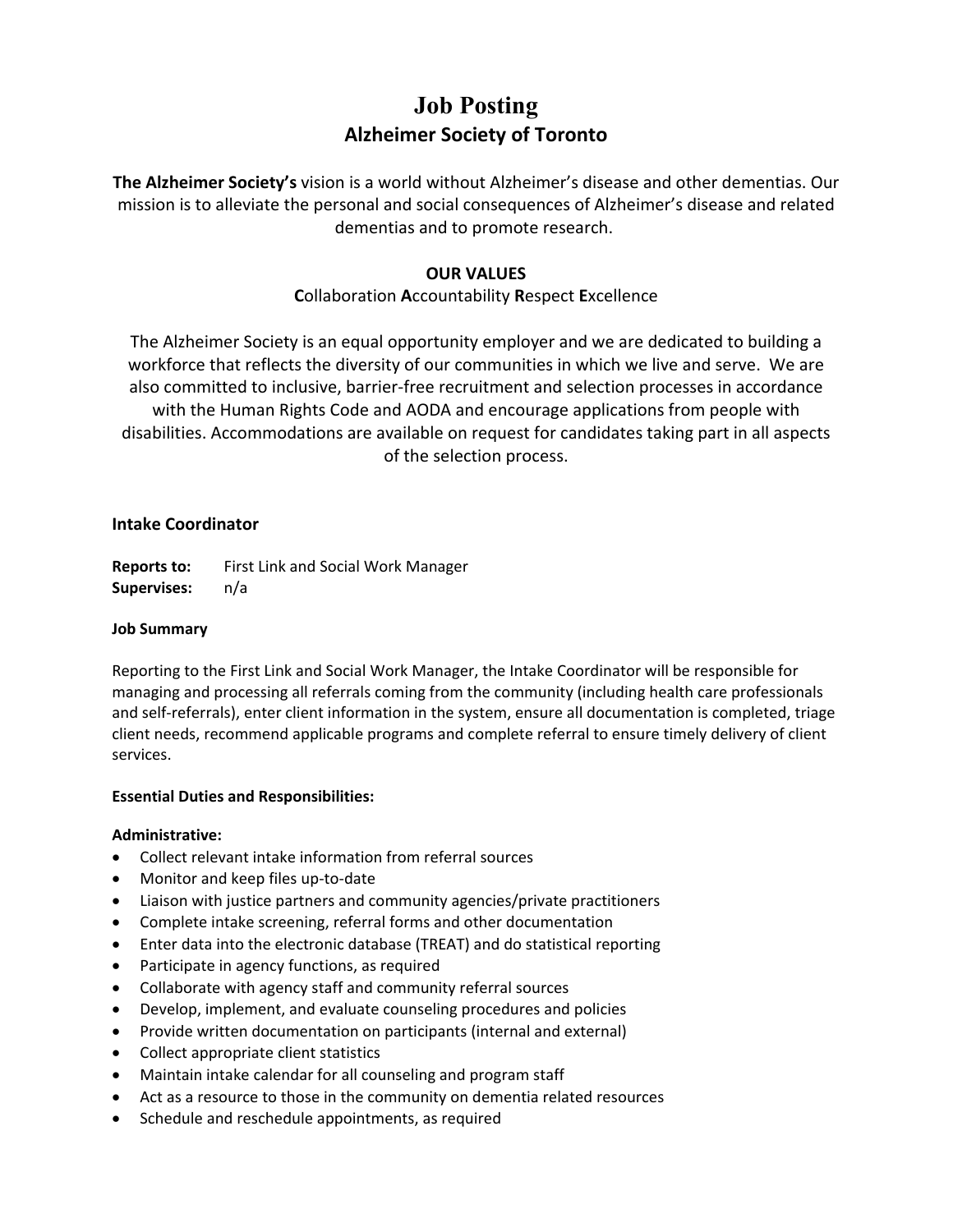# **Job Posting**

# **Counseling:**

- Perform assessment and screening with all clients
- Explore in a sensitive manner the nature of the request for service, e.g. presenting problem, request for service, precipitating factors
- Identify issues that are not appropriate for AST services and make referrals to other programs/agencies for service
- Maintain an inventory of internal and external resources
- Participate in clinical and program team meetings
- Speak with clients on the phone or in person (as the walk-in) and match clients with the appropriate counselor Provide one-on-one counseling to participants appropriate to their individual needs
- Provide one-on-one triage counseling to clients appropriate to their individual needs
- Coordinate participant programs by working with other staff to assess, design and implement individual program plans
- Assess participants' barriers to service, develop strategies to reduce these barriers, monitor and evaluate results
- Monitor client program attendance
- Provide support to clients and advocate on their behalf
- Provide input into staff meetings
- Maintain the required standards of confidentiality at all times

## **Job Qualifications**

## **Education:**

- University degree in social sciences or related field
- An equivalent combination of education and experience will also be considered education/experience

## **Experience:**

- 1-2 years of experience of human service work is an asset
- Experience performing assessments
- Previous experience in an intake or triaging position
- Previous customer service experience is essential
- Experience in working with Alzheimer's disease or other dementias an asset

# **Other Knowledge, Skills, Abilities or Certifications:**

- Strong Communication skills (verbal and written)
- High level of interpersonal skills
- Exceptional customer service delivery skills
- Strong proficiently use Microsoft Office (Word, Excel, PowerPoint)
- Must be proficient in computer skills including database management skills
- Demonstrated ability to work with a team
- Excellent attention to detail and accuracy
- Strong organizational and time management skills
- Creativity, resourcefulness, and ability to take initiative
- Ability to adhere to established policies, guidelines, and instructions
- Interviewing skills an asset
- Ability to speak languages other than English is an asset